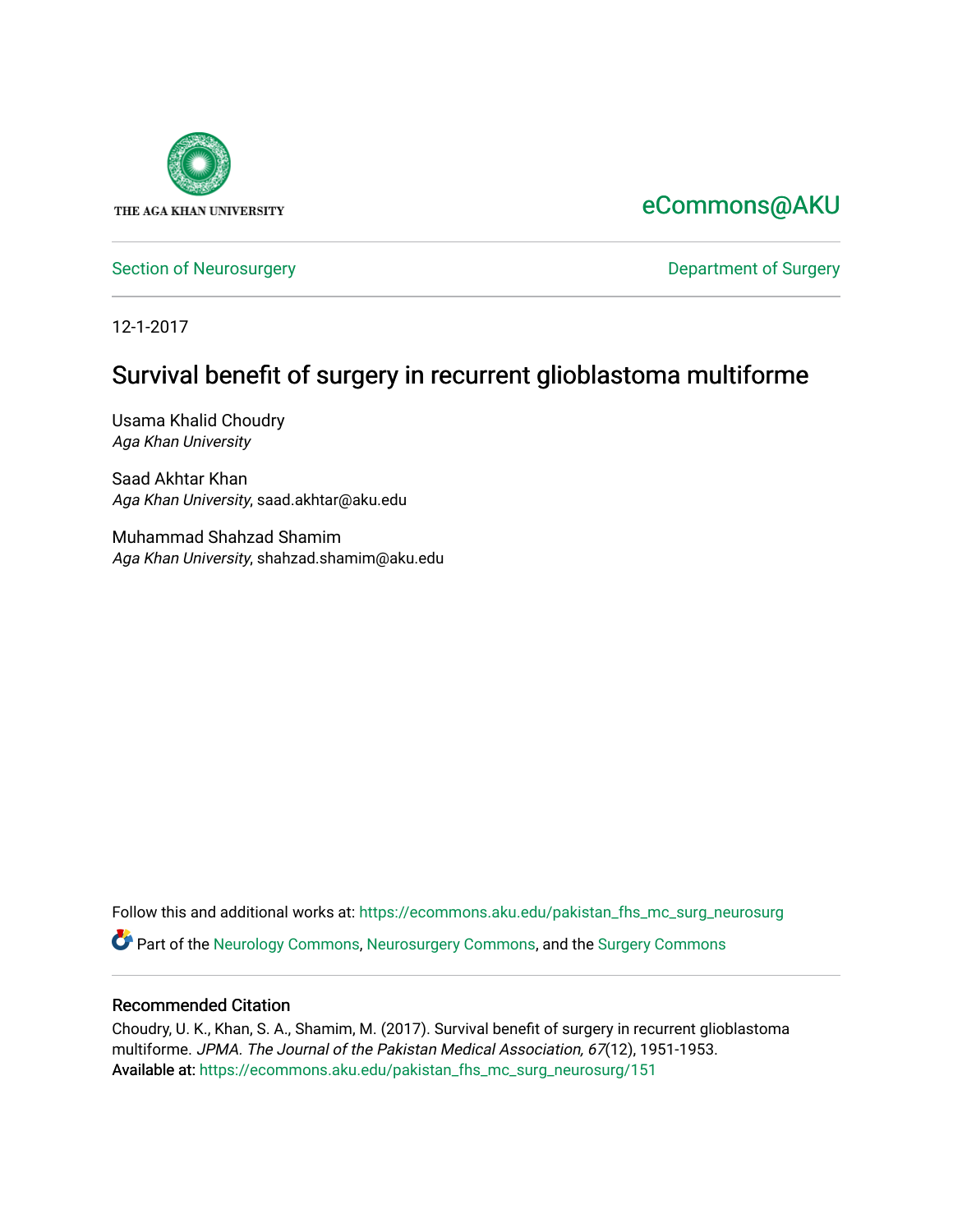## EVIDENCE BASED NEURO-ONCOLOGY

## **Survival benefit of surgery in recurrent glioblastoma multiforme**

Usama Khalid Choudry, Saad Akhtar Khan, Muhammad Shahzad Shamim

#### **Abstract**

There is an ongoing debate regarding role of surgery for recurrent glioblastoma multiforme (GBM). Older literature hinted at only modest survival benefits with surgery and a high rate of morbidity. However, more recent literature suggests better survival that may be attributed to better surgical techniques and better options in adjuvant treatment. Herein the authors review recent literature with regards to the possible role of surgery in recurrent GBM and also look into the key factors impacting second surgery.



Figure-1: (a,b) Post-operative MRI T1W pre and post-contrast axial images, showing gross total resection of GBM.

**Keywords:** Recurrence, brain tumour, Glioblastoma multiforme.

#### **Introduction**

Glioblastoma multiforme (GBM) is the commonest and one of the most aggressive primary brain tumour, and despite all the advances in diagnosis and management continues to be uniformly fatal. <sup>1</sup> The presently accepted protocol requires aggressive surgery, followed by chemotherapy and radiation therapy for best outcomes. However, the tumour invariably recurs, raising the question for second line management, including reoperation. Most GBMs recur locally in the resection cavity, and are therefore potential candidates both for surgery as well as adjuvant chemo-radiation therapy.2 Although many studies have suggested improved outcomes with re-operations in case of recurrence, there are also reports of substantial morbidity in re-operations.

#### **Review of Evidence**

A systematic review published in 2014 provides level II

Aga Khan University Hospital, Karachi, Pakistan. **Correspondence: Muhammad Shahzad Shamim.** Email: shahzad.shamim@aku.edu

evidence that reoperation is beneficial in symptomatic patients with locally recurrent or progressive highgrade gliomas.3 The study also recommended the use of preoperative factors like location of recurrence in eloquent brain regions, Karnofsky Performance Status (KPS) and tumour volume; to be considered when evaluating a patient for reoperation.3 The role of extent of resection (EOR) has also remained a topic of debate and the various options vary from debulking (maximal safe resection), border resection (resection margins at the tumour edge), gross total resection and extended resection (resection margins 1-2 cm away from tumour edges). Some authors have also predicted survival outcomes based on the pattern of recurrence such as local recurrence (LR) at the site of primary resection cavity, or distant recurrence (DR) at a distant site. Bonis et al., reported statistically significant improvements in rates of tumour progression after border resection (p<0.05) and reported survival outcomes for 60 patients with local recurrence to be 16-months as compared to 35 months for 15 patients with distant recurrence (p 0.06).4 Oppenlander et al., reported EOR thresholds for recurrent GBM concluding that a significant improvement in overall survival (OS) was achieved with 80% EOR. The median progression free survival (PFS) following reoperation was estimated at 5.2 months, while median OS was 1.9 years for same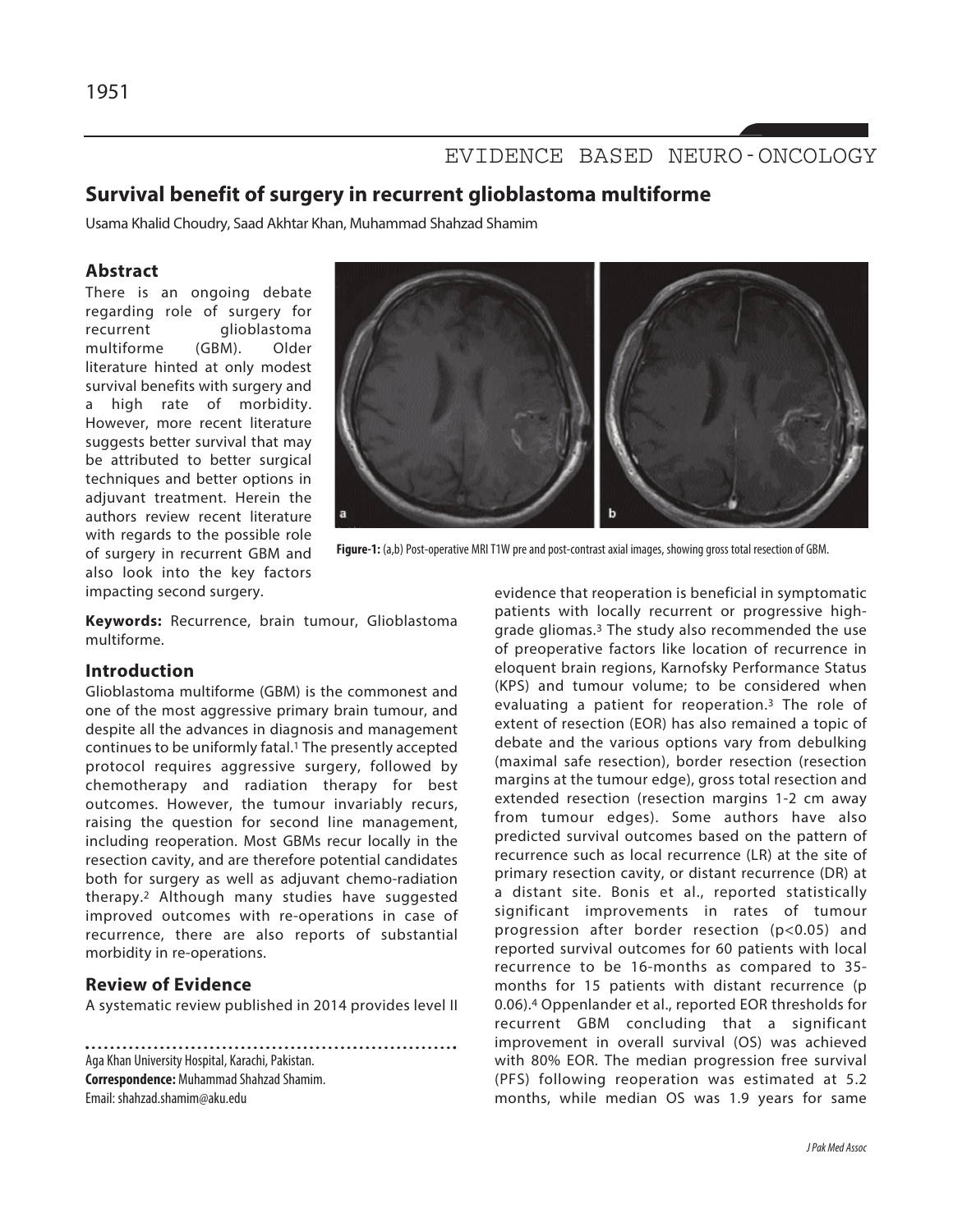

Figure-2: (a,b) 6-month follow-up MRI T1W pre and post-contrast axial images, showing recurrence of disease at the site of surgery.

population. They also reported an extremely promising 2.5 years OS in a subset with EOR >97% for recurrent GBM, with age, KPS, and EOR as predictors of survival ( $P < 0.05$ ).<sup>5</sup>

De Bonis et al., in another paper also compared outcomes for 76 consecutive patients with recurrent glioblastoma. Treatment was categorized into surgical resection alone (17 patients), chemotherapy alone (24 patients), combined approach (16 patients) and no intervention (19 patients). They concluded that patients with a KPS  $\geq$ 70 had a considerably prolonged survival (9 months vs. 5 months,  $p$  <0.05) and OS was 6 months for patients in surgical resection only, 5 months for patients that received no intervention, 8 months for patients treated with chemotherapy alone, while 14 months for patients treated with surgery and adjuvant therapy combined (p <0.05). Their surgical morbidity however, was substantial (16 out of 33 patients, 48%).6 Skeie et al., reported their comparison between gamma knife surgery (GKS) and surgery for recurrent GBM. The study had 32 patients who underwent GKS alone, 26 underwent surgery alone, and 19 received both treatment modalities. They reported median time from second intervention to tumour progression was significantly longer after GKS than after surgery (P <0.05). Median survival after radiosurgery was12 months for the 51 patients receiving GKS (with or without surgery) in comparison to 6 months for surgery only (hazards ratio 2.4). They also reported fewer complications after GKS (9.8% vs. 25.2%).7 Brandes et al., in 2016, analyzed OS in 270 patients who received surgery for recurrent GBM. Of resection of contrast-enhancing tumour (N=40) verses residual detection of contrast enhancement (N=19) was correlated with improved survival and quality of life (QoL). Incomplete tumour resection was correlated with poorer survival compared with patients who did not undergo surgery. No significant difference in QoL was found in these two groups. They concluded that reoperation improves outcomes if complete resection of contrast-enhancing tumour is attained.9 The DIRECTOR trial reported median PFS of 7.8 months, 6 months, and 4.8 months following the second, third, and more craniotomies for glioblastomas, respectively. The study also concluded that previous PFS is not a predictor of PFS the next surgery will provide the patient.10 Surgery, re-irradiation and systemic chemotherapy provided short-term disease control and modest survival benefit.

#### **Conclusion**

The authors conclude that there is a definite role of surgery in the management of recurrent GBM. The factors to be considered before opting for reoperation are (i) age of the patient, (ii) KPS score, (iii) eloquent vs. non-eloquent location of recurrence, (iv) MGMT methylation status. Operative factors associated with better survival include extent of resection >80% (EOR) and distant site of recurrence. Repeat surgery can improve both OS and PFS.

#### **References**

Khan I, Waqas M, Shamim MS. Prognostic significance of IDH 1 mutation in patients with glioblastoma multiforme. J Pak Med Assoc 2017; 67: 816-7.

these patients, 128 had complete resection and 142 had partial resection. Median survival from surgery was 11.4 months and age <70 years (p <0.05), MGMT methylation status ( $p < 0.05$ ), and EOR ( $p$ <0.05) were associated with better survival.8

Sughrue et al., studied the clinical outcome with EOR for recurrent GMB in a cohort of 105 patients. Postsurgical analysis was based on gadolinium contrastenhanced MRI that was available in 59 patients who were re-operated. In these patients, complete